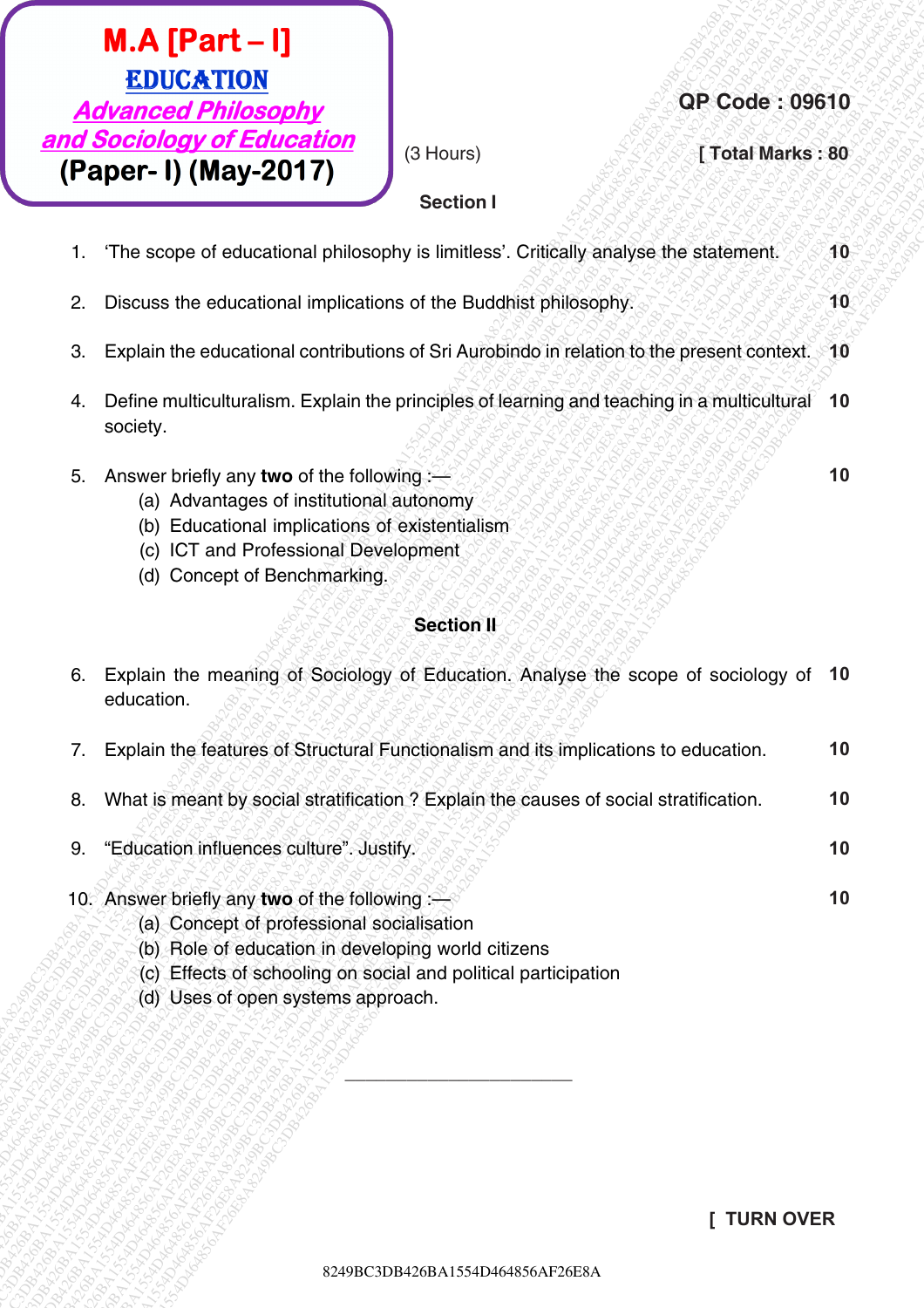|         | $\mathbf{2}$                                                                                                                                                                                                                       | <b>QP Code: 09610</b> |
|---------|------------------------------------------------------------------------------------------------------------------------------------------------------------------------------------------------------------------------------------|-----------------------|
|         | (मराठी रूपांतर)                                                                                                                                                                                                                    |                       |
|         | $(3 \overline{d})$                                                                                                                                                                                                                 | [ एकूण गुण : ८०       |
|         | विभाग १                                                                                                                                                                                                                            |                       |
| १.      | ''शिक्षणाच्या तत्त्वज्ञानाची व्याप्ती अमर्यादीत आहे''. या विधानाचे चिकित्सक मूल्यांकन करा.                                                                                                                                         | १०                    |
| २.      | बौद्ध तत्त्वज्ञानाच्या शैक्षणिक उपयोजनाची चर्चा करा.                                                                                                                                                                               | 80 <sub>o</sub>       |
| ३.      | वर्तमान परीस्थिती संदर्भात श्री अरविंदो यांच्या शैक्षणिक योगदानाची चर्चा करा.                                                                                                                                                      | 80                    |
|         | ४.   बहसांस्कृतिकतेची व्याख्या लिहा. बहसांस्कृतिक समाजातील अध्ययन–अध्यापनाची तत्त्वे स्पष्ट करा.                                                                                                                                   | १०                    |
| ५.      | खालीलपैकी कोणत्याही <b>दोहों</b> वर थोडक्यात लिहा :-<br>(अ) संस्थात्मक स्वायतत्तेचे फायदे<br>(ब)  अस्तित्ववादाचे शैक्षणिक महत्त्व<br>(क)  माहिती संप्रेषण तंत्रविज्ञान आणि व्यावसायिक विकास<br>(ड) (बेंचमार्क) मापदंडाची संकल्पना. | 80                    |
|         | विभाग २                                                                                                                                                                                                                            |                       |
| $\xi$ . | शैक्षणिक समाजशास्त्राचा अर्थ स्पष्ट करा. शैक्षणिक समाजशास्त्राच्या व्याप्तीचे विश्लेषण करा.                                                                                                                                        | १०                    |
|         | ७. संरचनात्मक व्यावहारीकवादाचे वैशिष्ट्ये आणि त्याचे शिक्षणातील उपयोजन स्पष्ट करा.                                                                                                                                                 | १०                    |
|         | ८. सामाजिक स्तरीकरण म्हणजे काय ? सामाजिक स्तरीकरणाची कारणे स्पष्ट करा.                                                                                                                                                             | १०                    |
|         | ९. शिक्षण संस्कृतीवर प्रभाव टाकते' टीपणी करा.                                                                                                                                                                                      | 80                    |
|         | १०. खालीलपैकी कोणत्याही दोहोंवर थोडक्यात टीपा लिहा :-<br>(अ) व्यावसायिक सामाजिकरणाची संकल्पना<br>(ब) वैश्विक नागरीकत्व विकसित करण्यात शिक्षणाची भूमिका<br>(क) सामाजिक आणि राजकीय सहभागात शाळेय शिक्षणाचा प्रभाव                    | १०                    |

९२८ सामा २००० हो।<br>(ड) मुक्त प्रणाली उपागमाचे उपयोग.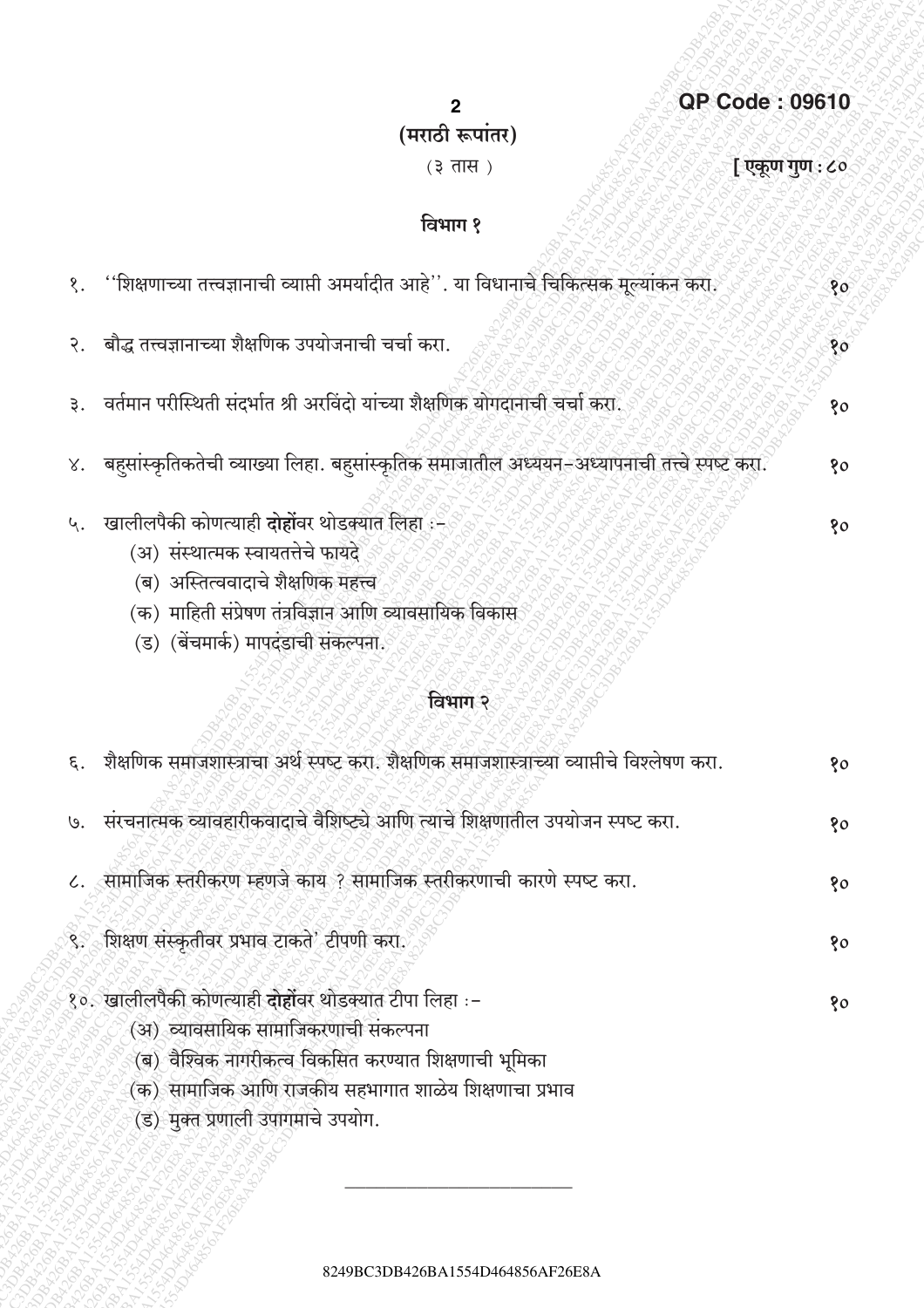| (Paper- II) (May-2017)<br>Please check whether you have got the right question paper.<br>1. Answer any three questions from Q.1 to Q.7<br>$N.B$ :<br>2. Questions no 8 is compulsory.<br>a) Explain the meaning of Psychology and Educational Psychology.<br>Q.1<br>b) Explain Bruner's Theory of learning with its educational implications.<br>a) Explain the meaning and determinants of Personality.<br>Q.2<br>b) Explain the structures of intellect model of Guilford's theory of intelligence.<br>a) What is brainstorming? Explain the procedure to use brainstorming in the classroom.<br>Q.3<br>b) Explain the approaches of teaching gifted children.<br>What is learning disability? Explain specific teaching strategies for dyslexic child.<br>Q.4<br>Explain the techniques of effective management of groups.<br>Q.5<br>Explain the steps of behavioral therapy for self-modification.<br>Q.6<br>Explain the Vygotsky's social development theory with special reference to its implications in the class<br>Q.7<br>room.<br>Answer any four of the following questions (short notes)<br>Q.8<br>Contribution of behaviourstic school of psychology<br>a)<br>Bramson's five thinking style<br>$\mathsf{b}$<br>Six thinking hats of Edward De Bono<br>c)<br>Common signs of dysgraphia<br>$d\mathcal{V}$<br>e) Concept of motivation<br>f) Use of Antecedent -Behavior-Consequence (A-B-C) chart. | <b>EDUCATION</b><br><b>Advanced Educational Psychology</b> | Q.P. Code: 09613 |                    |
|-----------------------------------------------------------------------------------------------------------------------------------------------------------------------------------------------------------------------------------------------------------------------------------------------------------------------------------------------------------------------------------------------------------------------------------------------------------------------------------------------------------------------------------------------------------------------------------------------------------------------------------------------------------------------------------------------------------------------------------------------------------------------------------------------------------------------------------------------------------------------------------------------------------------------------------------------------------------------------------------------------------------------------------------------------------------------------------------------------------------------------------------------------------------------------------------------------------------------------------------------------------------------------------------------------------------------------------------------------------------------------------------------------------------|------------------------------------------------------------|------------------|--------------------|
|                                                                                                                                                                                                                                                                                                                                                                                                                                                                                                                                                                                                                                                                                                                                                                                                                                                                                                                                                                                                                                                                                                                                                                                                                                                                                                                                                                                                                 |                                                            |                  | [ Marks:80]        |
|                                                                                                                                                                                                                                                                                                                                                                                                                                                                                                                                                                                                                                                                                                                                                                                                                                                                                                                                                                                                                                                                                                                                                                                                                                                                                                                                                                                                                 |                                                            |                  |                    |
|                                                                                                                                                                                                                                                                                                                                                                                                                                                                                                                                                                                                                                                                                                                                                                                                                                                                                                                                                                                                                                                                                                                                                                                                                                                                                                                                                                                                                 |                                                            |                  | $ 10\rangle$<br>10 |
|                                                                                                                                                                                                                                                                                                                                                                                                                                                                                                                                                                                                                                                                                                                                                                                                                                                                                                                                                                                                                                                                                                                                                                                                                                                                                                                                                                                                                 |                                                            |                  | 10<br>10           |
|                                                                                                                                                                                                                                                                                                                                                                                                                                                                                                                                                                                                                                                                                                                                                                                                                                                                                                                                                                                                                                                                                                                                                                                                                                                                                                                                                                                                                 |                                                            |                  | 10<br>10           |
|                                                                                                                                                                                                                                                                                                                                                                                                                                                                                                                                                                                                                                                                                                                                                                                                                                                                                                                                                                                                                                                                                                                                                                                                                                                                                                                                                                                                                 |                                                            |                  | 20                 |
|                                                                                                                                                                                                                                                                                                                                                                                                                                                                                                                                                                                                                                                                                                                                                                                                                                                                                                                                                                                                                                                                                                                                                                                                                                                                                                                                                                                                                 |                                                            |                  | 20                 |
|                                                                                                                                                                                                                                                                                                                                                                                                                                                                                                                                                                                                                                                                                                                                                                                                                                                                                                                                                                                                                                                                                                                                                                                                                                                                                                                                                                                                                 |                                                            |                  | 20                 |
|                                                                                                                                                                                                                                                                                                                                                                                                                                                                                                                                                                                                                                                                                                                                                                                                                                                                                                                                                                                                                                                                                                                                                                                                                                                                                                                                                                                                                 |                                                            |                  | 20                 |
|                                                                                                                                                                                                                                                                                                                                                                                                                                                                                                                                                                                                                                                                                                                                                                                                                                                                                                                                                                                                                                                                                                                                                                                                                                                                                                                                                                                                                 |                                                            |                  | 20                 |
|                                                                                                                                                                                                                                                                                                                                                                                                                                                                                                                                                                                                                                                                                                                                                                                                                                                                                                                                                                                                                                                                                                                                                                                                                                                                                                                                                                                                                 |                                                            |                  |                    |
|                                                                                                                                                                                                                                                                                                                                                                                                                                                                                                                                                                                                                                                                                                                                                                                                                                                                                                                                                                                                                                                                                                                                                                                                                                                                                                                                                                                                                 |                                                            |                  |                    |
| $\mathbf 1$                                                                                                                                                                                                                                                                                                                                                                                                                                                                                                                                                                                                                                                                                                                                                                                                                                                                                                                                                                                                                                                                                                                                                                                                                                                                                                                                                                                                     |                                                            |                  |                    |

- **e)** Concept of motivation
- **f)** Use of Antecedent –Behavior-Consequence (A-B-C) chart.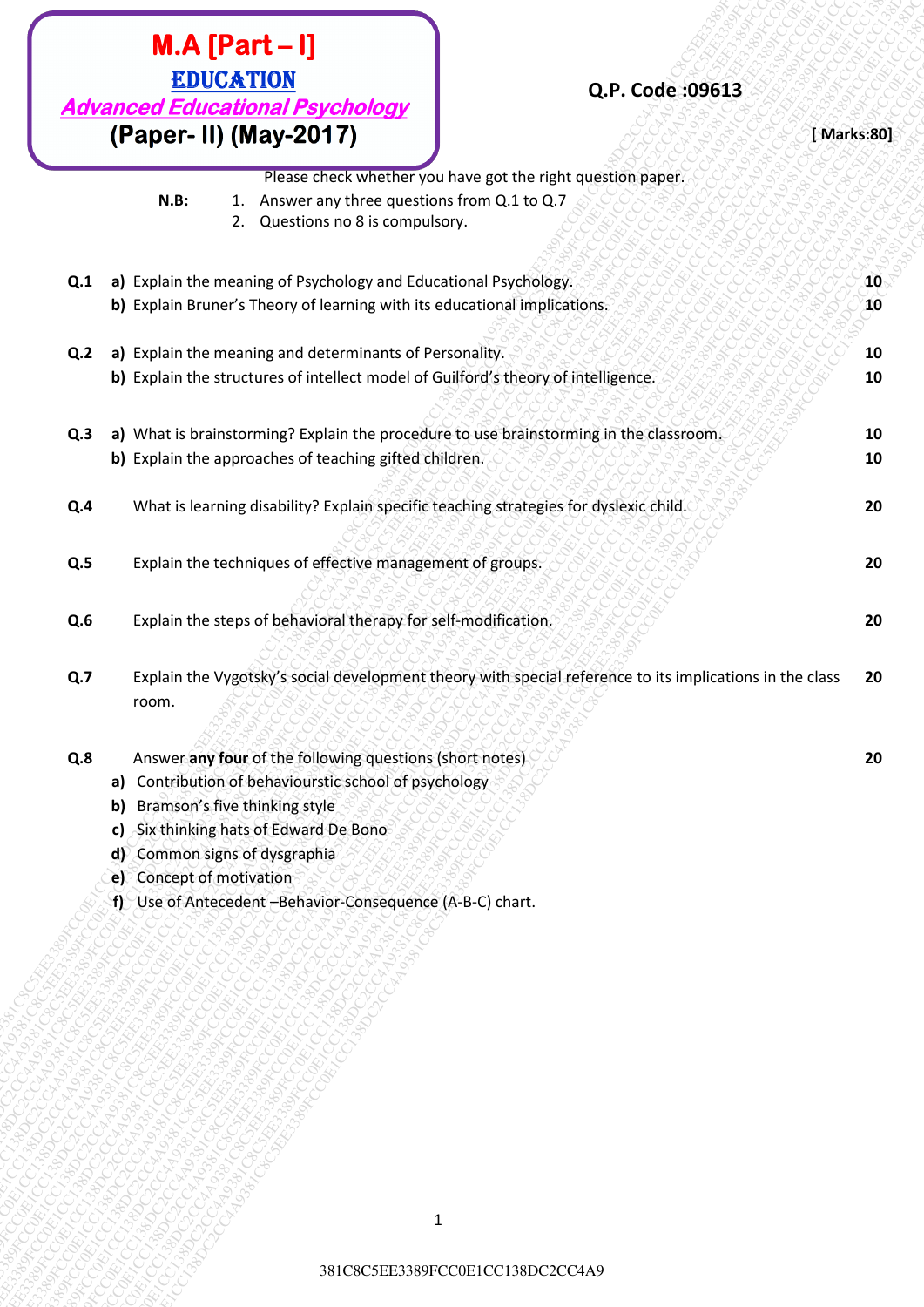## **Q.P. Code :09613**

# **मराठी अनुवाद**

|            | Q.P. Code: 09613                                                                                    |             |
|------------|-----------------------------------------------------------------------------------------------------|-------------|
|            | मराठी अनुवाद                                                                                        |             |
|            | [वेळ:३ तास]                                                                                         | [Marks: Co] |
|            | Please check whether you have got the right question paper.                                         |             |
|            | १. प्रश्न १ ते ७ पैकी कोणतेही तीन प्रश्न सोडवा.<br>$N.B$ :                                          |             |
|            | २. प्रश्न ८ अनिवार्य आहे.                                                                           |             |
|            |                                                                                                     |             |
| प्र.१      | मानस शास्त्राच्या आणि शैक्षणिक मानसशास्त्रचा  अर्थ स्पष्ट करा.<br>अ)                                | १०          |
|            | ब) ब्रुनेरची अध्ययन उपपत्ती तिच्या शैक्षणिक महत्वासह स्पष्ट करा.                                    | १०          |
|            |                                                                                                     |             |
| प्र.२      | 31) व्यक्तीमत्वचा अर्थ आणि निर्धारके स्पष्ट करा.                                                    | १०          |
|            | गिलफोर्ड च्या बुद्धीमत्ता उपपत्तीच्या बौद्धिक प्रतीमानाची संरचना स्पष्ट करा.<br>ब)                  | १०          |
| प्र.३      | अ) बुद्धीमंथन म्हणजे काय. वर्गात बुद्धीमंथन तंत्राच्या वापराची पद्धती स्पष्ट करा.                   | १०          |
|            | ब) प्रज्ञा वान बालकाच्या अध्यापनाचे उपागम स्पष्ट करा.                                               | १०          |
| x.x        | अध्ययन अक्षमता म्हणजे काय? वाचन अक्षमता असलेल्या बालकाच्या अध्यापनाच्या विशेष कार्यनिती स्पष्ट करा. | २०          |
| प्र.५      | समूहाच्या परिणामकारक व्यवस्थापनाची तंत्रे स्पष्ट करा.                                               | २०          |
| त्र.६      | स्व- परिवर्तनाच्या वर्तनवादी उपचार पद्धतीच्या पायऱ्या स्पष्ट करा.                                   | २०          |
| ७.४        | व्यागोत्स्कीच्या सामाजिक विकास उपपत्ती तिच्या वर्गातील उपयोजनाच्या संदर्भात स्पष्ट करा.             | २०          |
|            |                                                                                                     |             |
| <b>J.R</b> | थोडक्यात उत्तरे लिहा. (कोणतेही चार)<br>31) मानसशास्त्राच्या वर्तनवादी शाखाचे शिक्षणातील योगदान      | २०          |
|            | <b>ब) ब्रेमसन च्या विचार प्रक्रियेच्या पाच शैली</b>                                                 |             |
|            | क) एडवर्ड दी बोनो च्या विचार प्रक्रियेचे सहा प्रकार (६ thinking hats)                               |             |
|            | ड) लेखन अक्षमतेची सामान्य लक्षणे                                                                    |             |
|            | इ) प्रेरणेची संकल्पना                                                                               |             |
|            | फ) Antecedent - Behavior-Consequence (एं.बी.सी.) चार्टचे उपयोग                                      |             |
|            |                                                                                                     |             |
|            |                                                                                                     |             |
|            |                                                                                                     |             |
|            |                                                                                                     |             |
|            |                                                                                                     |             |
|            | $\overline{2}$                                                                                      |             |
|            |                                                                                                     |             |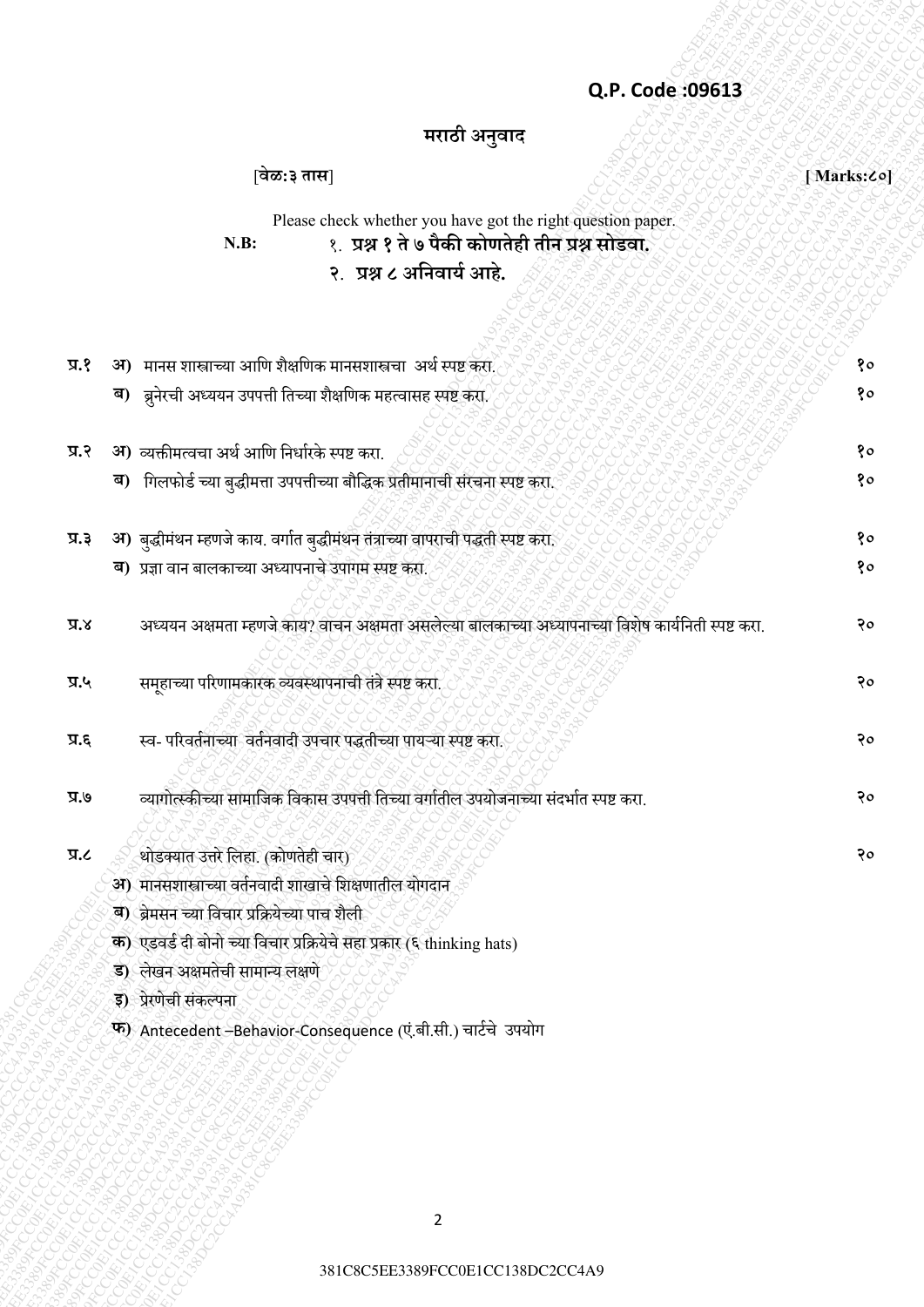# **(Paper- III) (May-2017) Depending to the set of**  $\mathbb{R}^3$  **and**  $\mathbb{R}^3$  **arises:801**

### **Q.P. Code :09614**

- **N.B:** 1. Answer any three questions from Q.No.1 to 7
	- 2. Q.No.8 is compulsory.
	- 3. All Questions carry equal marks.

| $M.A [Part-I]$<br><b>EDUCATION</b><br><b>Research Methodology in Education</b><br>(Paper- III) (May-2017)                                                                                             |                                                                                           | Q.P. Code: 09614                                                                                                                                       | [Marks:80] |
|-------------------------------------------------------------------------------------------------------------------------------------------------------------------------------------------------------|-------------------------------------------------------------------------------------------|--------------------------------------------------------------------------------------------------------------------------------------------------------|------------|
| N.B:                                                                                                                                                                                                  | 2. Q.No.8 is compulsory.<br>3. All Questions carry equal marks.                           | Please check whether you have got the right question paper.<br>1. Answer any three questions from Q.No.1 to 7                                          |            |
| Q.1                                                                                                                                                                                                   | a) Explain the Concept of paradigm of reasearch.<br>b) Explain the Concept of hypothesis. |                                                                                                                                                        | 10<br>10   |
| Q.2                                                                                                                                                                                                   | b) What is sampling? Explain it's advantages.                                             | a) What is Variable ? Explain the Concept of extraneous variable with example.                                                                         | 10<br>10   |
| Q.3                                                                                                                                                                                                   |                                                                                           | a) What is Case study research ? Explain the steps of conducting a Case study.<br>b) Explain the meaning and characteristics of experimental research. | 10<br>10   |
| Q.4                                                                                                                                                                                                   |                                                                                           | What is reliability? Explain the methods of estimating reliability.                                                                                    | 20         |
| Q.5                                                                                                                                                                                                   |                                                                                           | What is rating scale? Explain it's uses and limitations.                                                                                               | 20         |
| Q.6                                                                                                                                                                                                   |                                                                                           | Explain the Steps of Observatinal techniques with it's merits and limitations                                                                          | 20         |
| Q.7                                                                                                                                                                                                   |                                                                                           | Explain the different types of scales of measurement with examples.                                                                                    | 20         |
| Q.8 Answer any fours of the following questions (short notes)<br>a) Errors in testing hypothesis<br>b) Concept of traingulation<br>d) Purpose of research design<br>e) Evaluation of research report. | c) Meaning of educational research<br>f) Characteristics of ethnographic research.        |                                                                                                                                                        | 20         |
|                                                                                                                                                                                                       |                                                                                           | Page 1 of 2                                                                                                                                            |            |
|                                                                                                                                                                                                       |                                                                                           | 3BB7988552D430087D4993C39AF030EE                                                                                                                       |            |

- c) Meaning of educational research
- d) Purpose of research design
- e) Evaluation of research report.
- f) Characteristics of ethnographic research.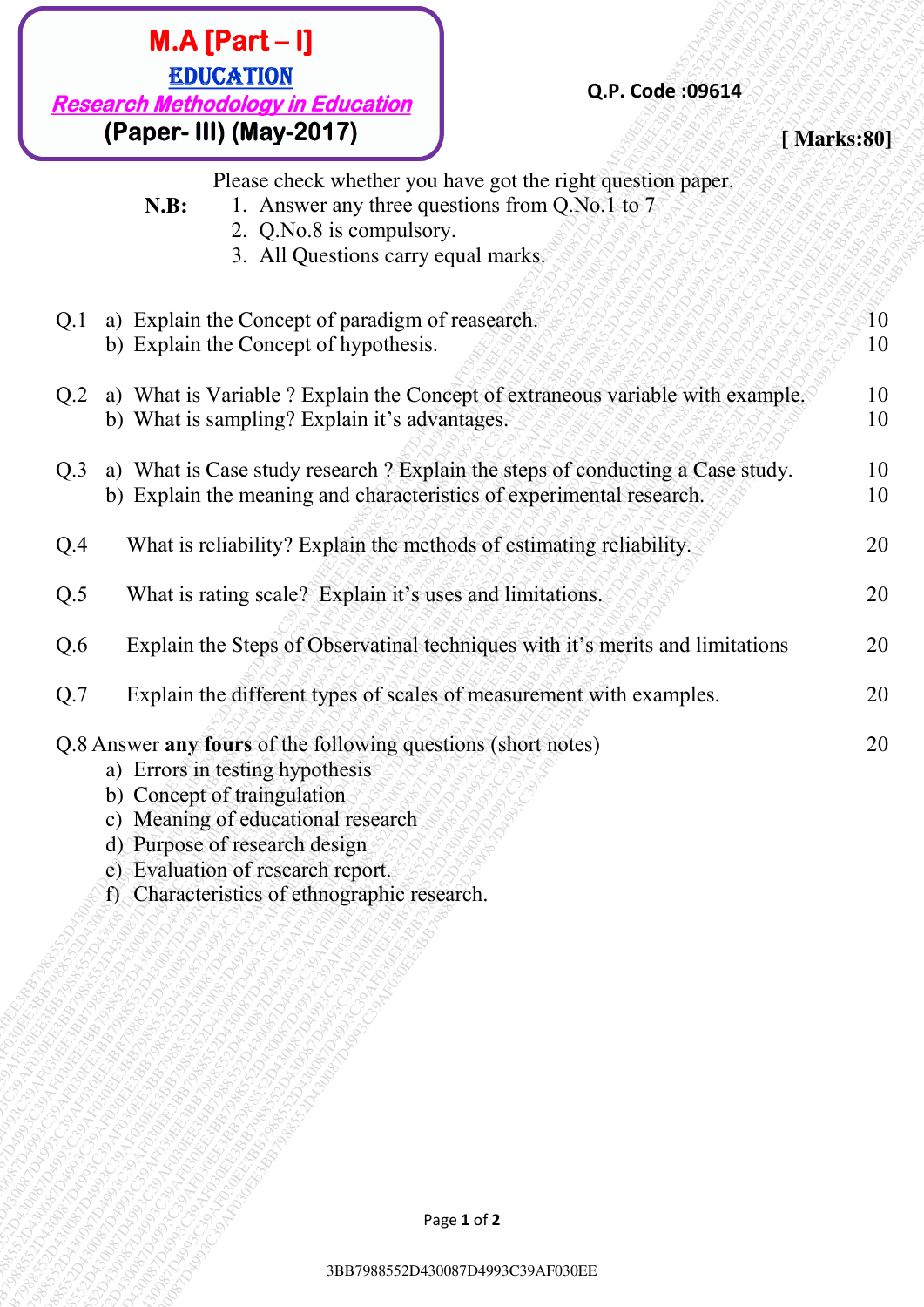## **Q.P. Code :09614**

|                  | Q.P. Code: 09614                                                                      |             |
|------------------|---------------------------------------------------------------------------------------|-------------|
| [वेळ: ३ तास]     |                                                                                       | [ गुण: ८०]  |
|                  | १.  प्रश्न क्र. १ ते प्रश्न क्र. ७ पैकी कोणतेही तीन प्रश्न सोडवा.<br>सूचना:           |             |
|                  | २. प्रश्न क्र. ८ अनिवार्य आहे.                                                        |             |
|                  | ३. सर्व प्रश्नांना समान गुण आहेत.                                                     |             |
|                  | प्र.१ अ) संशोधनाची रुपावली (Paradigms of Research) संकल्पना स्पष्ट करा.               | 80          |
|                  | ब) परिकल्पना संकल्पना स्पष्ट करा.                                                     | $8^{\circ}$ |
|                  |                                                                                       |             |
|                  | प्र.२ अ) चल म्हणजे काय ? बाह्य चलाची संकल्पना उदाहरणासहीत स्पष्ट करा.                 | $8^{\circ}$ |
|                  | ब) नमुना निवड म्हणजे काय ? नमुना निवडीचे फायदे स्पष्ट करो.                            | $8^{\circ}$ |
|                  | प्र.३ अ) व्यक्तीभ्यास म्हणजे काय ? व्यक्तीभ्यास संशोधन आयोजनाच्या पायऱ्या स्पष्ट करा. | $8^{\circ}$ |
|                  | ब) प्रायोगिक संशोधनाचा अर्थ आणि वैशिष्ट्ये स्पष्ट करा.                                | $8^{\circ}$ |
| $X.\overline{X}$ | विश्वसनियता म्हणजे काय ? विश्वसनियता काढण्याच्या पद्धती स्पष्ट करा.                   | २०          |
| $y_R$            | पदनिश्चयण श्रेणी म्हणजे काय ? पदनिश्चयण श्रेणीचे उपयोग व मर्यादा स्पष्ट करा.          | २०          |
| 7.5              | निरीक्षण तंत्राच्या पायऱ्या तिच्या गुण व मर्यादासाहित स्पष्ट करा.                     | २०          |
| $V.\overline{K}$ | मापन श्रेणीचे विविध प्रकार उदाहरणासहीत स्पष्ट करा.                                    | २०          |
| J.R              | खालीलपैकी कोणत्याही चारांवर थोडक्यात लिहा.                                            | २०          |
|                  | अ) परिकल्पना परीक्षणातील त्रुटी                                                       |             |
|                  | ब) त्रिकोणीकरणाची संकल्पना                                                            |             |
|                  | क) शैक्षणिक संशोधनाचा अर्थ                                                            |             |
|                  | ड) संशोधन अभिकल्पाचा हेतू                                                             |             |
|                  | इ) संशोधन अहवालाचे मूल्यमापन                                                          |             |
|                  | फ) मानववंश संशोधनाची वैशिष्ट्ये                                                       |             |
|                  |                                                                                       |             |
|                  |                                                                                       |             |
|                  |                                                                                       |             |
|                  |                                                                                       |             |
|                  |                                                                                       |             |
|                  |                                                                                       |             |
|                  | Page 2 of 2                                                                           |             |
|                  |                                                                                       |             |
|                  | 3BB7988552D430087D4993C39AF030EE                                                      |             |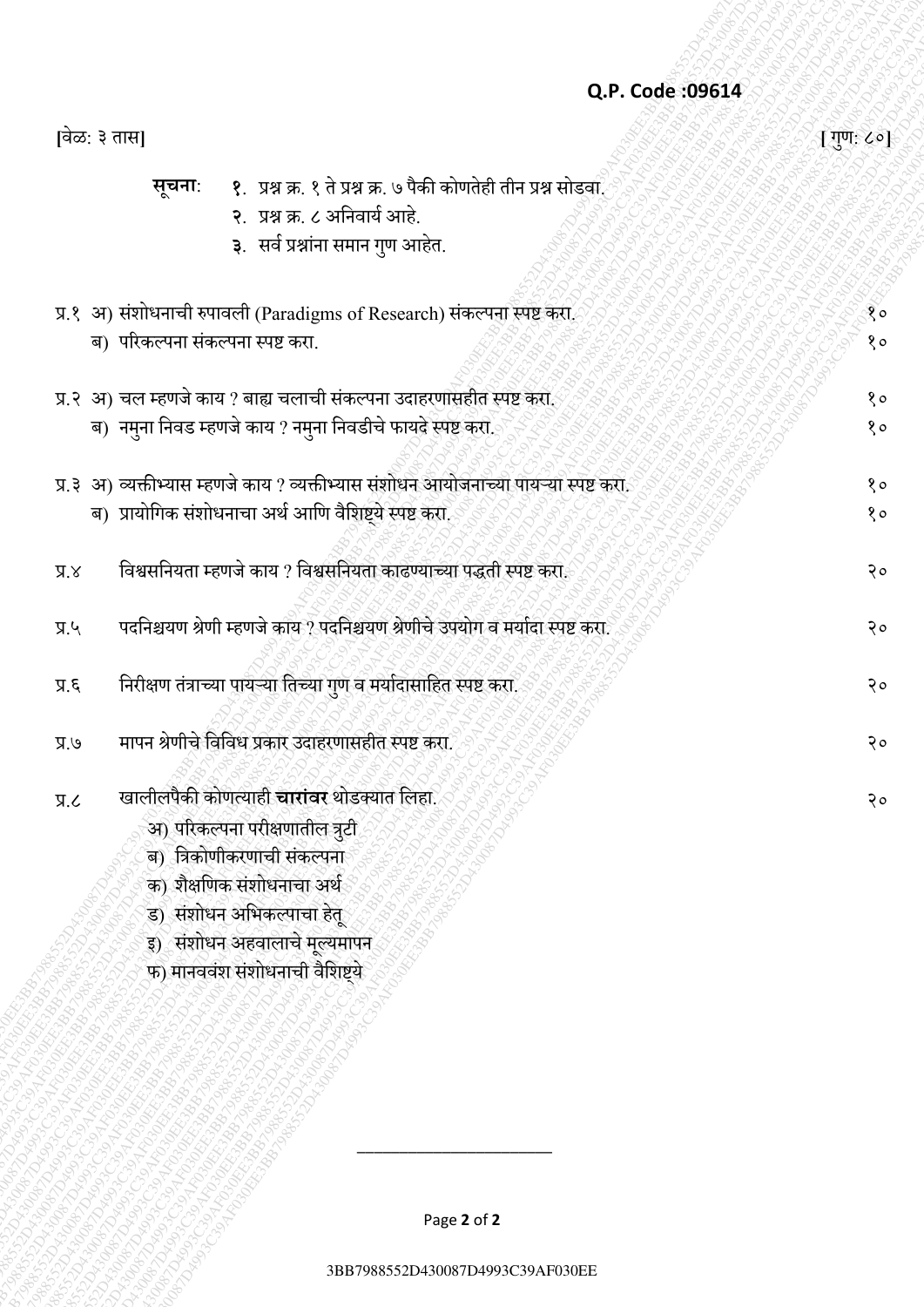|                | <b>EDUCATION</b> | $M.A [Part-I]$<br>Q.P. Code:09617<br><b>Teacher Education</b><br>(Paper- IV) (May-2017)<br>[Time: 3 Hours]<br>[Marks:80] |    |
|----------------|------------------|--------------------------------------------------------------------------------------------------------------------------|----|
|                |                  |                                                                                                                          |    |
|                |                  | Please check whether you have got the right question paper.                                                              |    |
|                |                  | Attempt any three question from question no. 1 to 7<br>$N.B$ :<br>1.<br>Question no.8 is compulsory<br>2.                |    |
|                |                  |                                                                                                                          |    |
| Q.1            | a)               | Explain the changing scenario of Teacher Education in global context and it's impact on India.                           | 10 |
|                | b)               | Define Teacher Education. Explain the need of Teacher Education.                                                         |    |
| Q <sub>2</sub> | a)               | Describe the Role and functions of UGC and NCTE.                                                                         | 10 |
|                | b)               | "South African Council for Education (SACE) and the department of education takes continous                              |    |
|                |                  | efforts for effective education system." Justify with reference to the efforts undertaken by them.                       |    |
| Q.3            | a)               | Elaborate the functions of SCERT with relation to development of Teacher Education.                                      | 10 |
|                | b)               | Describe in detail any two National level agencies of Teacher Education programme.                                       |    |
| Q.4            | a)               | Elucidate the role and competencies required for teachers at primary stage with special reference                        | 10 |
|                |                  | to ten competency areas suggested by NCTE.                                                                               |    |
|                | b)               | Explain the Teacher Education programme at pre-primary level with reference to its objectives &                          |    |
|                |                  | structures.                                                                                                              |    |
| Q.5            | a)               | Compare the objectives of Teacher Education programme at secondary and Higher secondary level. 10                        |    |
|                | b)               | "curriculm framework of Teacher Education programme at higher secondary Level is very much                               |    |
|                |                  | challenging" Justify.                                                                                                    |    |
|                |                  |                                                                                                                          | 10 |
| Q.6            | a)               | Explain the curriculum for teacher education programme at tertiary level.                                                | 10 |
|                | b)               | Elucidate the structure of teacher education programme at teriary level.                                                 | 10 |
| Q.7            | a)               | What is the concept of Autonomy? What are the challange faced by educational institutions                                | 10 |
|                |                  | wanting to get Autonomy from the University.                                                                             |    |
|                |                  | b) Explain the value clarifying approach to value based education                                                        | 10 |
| Q.8            |                  | Write short notes on any four of the following.                                                                          | 20 |
|                |                  | a) Advantages of reflective Teacher Education.                                                                           |    |
|                |                  | b) Features of globalization                                                                                             |    |
|                |                  | c) Trends in Research in Teacher Education                                                                               |    |
|                | d)               | Concept of professionalism                                                                                               |    |
|                |                  | e) E-Teacher Education                                                                                                   |    |
|                |                  | f) Constructivist Teacher Education                                                                                      |    |

Jackst **TOPICS** 

 $\mathbf 1$